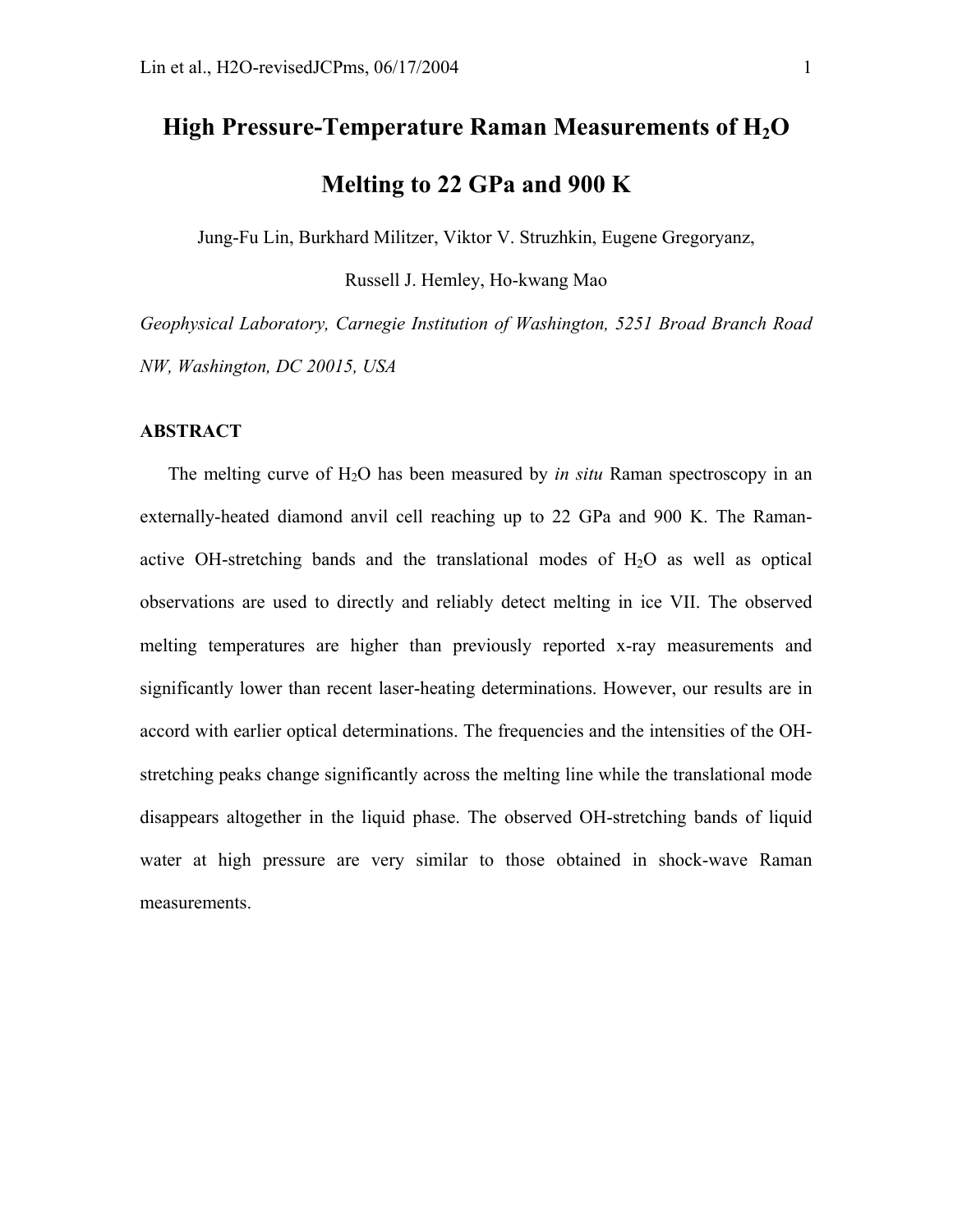# **I. INTRODUCTION**

The properties and phase diagram of  $H<sub>2</sub>O$  at high pressure and temperature are of fundamental interest in physics, chemistry, and planetary sciences. At extreme conditions, many properties of water have yet to be characterized accurately, and experimental data are needed to test theoretical predictions. In particular, the characterization of water is crucial for identifying and understanding numerous chemical reactions at extreme conditions where the state of water changes from hydrogen-bonded to dissociation dominated. The melting curve and equation of state (EOS) of  $H<sub>2</sub>O$  at high pressure is also important in planetary science, e.g., for our understanding of the internal properties and composition of planets. The high-pressure polymorphs of ice are assumed to be major components in the interior of Uranus and Neptune as well as in Jupiter's icy satellites.<sup>1-3</sup>

 Shock-wave experiments have served as the main tool to characterize fluid water at high pressure. The results have been used to derive and to constrain a variety of different EOS models.4-9 Shock wave studies have also served to determine additional properties of water at high pressure such as Raman spectra<sup>10</sup> and electrical conductivity.<sup>5,11</sup> These experiments suggest that high pressure-temperature (P-T) conditions generate highly mobile charge carriers through molecular dissociation leading to an increase in conductivity.<sup>5,10,11</sup> The observed changes in the microscopic structure of water put a limit on the validity of a whole class of classical water models, which are based on interacting but intact molecules. *Ab initio* computer simulations are not limited in this respect and have been used to characterize dissociation processes in water under pressure.<sup>12-13</sup>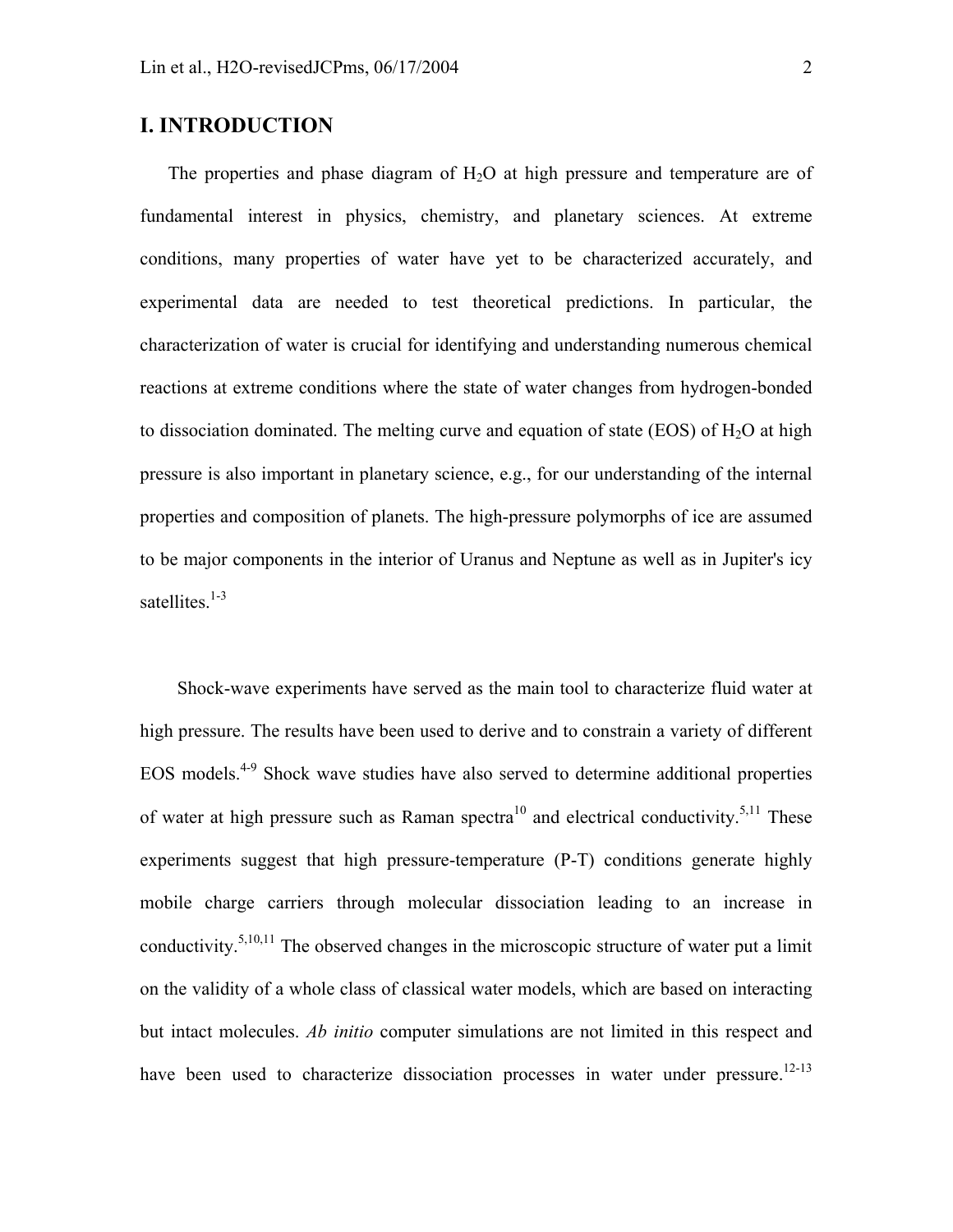Recently, *ab initio* computer simulations by Cavazzoni *et al.*14 have challenged the established understanding of the high pressure melting mechanism by predicting the existence of an intermediate superionic regime that governs the transition from solid to liquid water above 30 GPa; however, protonic diffusion experiments of  $H_2O$  and  $D_2O$  in ice VII phase under high P-T indicate that the diffusion coefficients close to the melting curve of the ice VII are less by two to three orders than a superionic criterion.<sup>15</sup>

In addition to shock-wave and theoretical studies, there have only been a few static high P-T experiments of  $H_2O$ . However, the experimental results obtained with different physical phenomena used in detecting melting are not consistent, leading to very different predictions for the ice VII melting curve.<sup>16-21</sup> The appearance and disappearance of the energy-dispersive x-ray diffraction peaks were used to detect melting in ice VII up to 40 GPa in an externally heated diamond anvil cell  $(EHDAC)$ <sup>18,21</sup>. These results are in good agreement with resistivity based melting measurements in a large volume press<sup>16,17</sup> where a drop in electrical resistance was used to infer the melting point. However, the addition of other materials to increase the resistivity of the sample may have led to melting point suppression in compressed H2O. Optical observation of melting in ice VII by Datchi *et al.*19 provided data up to 13 GPa and raised questions on the validity of previous x-ray diffraction measurements. Their experiments predicted significantly higher melting temperatures, e.g., at 13 GPa, Fei *et al.*<sup>18</sup> and Frank *et al*<sup>21</sup>*.* measured a melting temperature of 670 K while Datchi *et al.* <sup>21</sup> reported 750 K. Furthermore, the reported slope of the melting line is very different, which leads to substantial deviations when the melting line is extrapolated to higher pressures.<sup>18,19,21</sup> On the other hand, angle-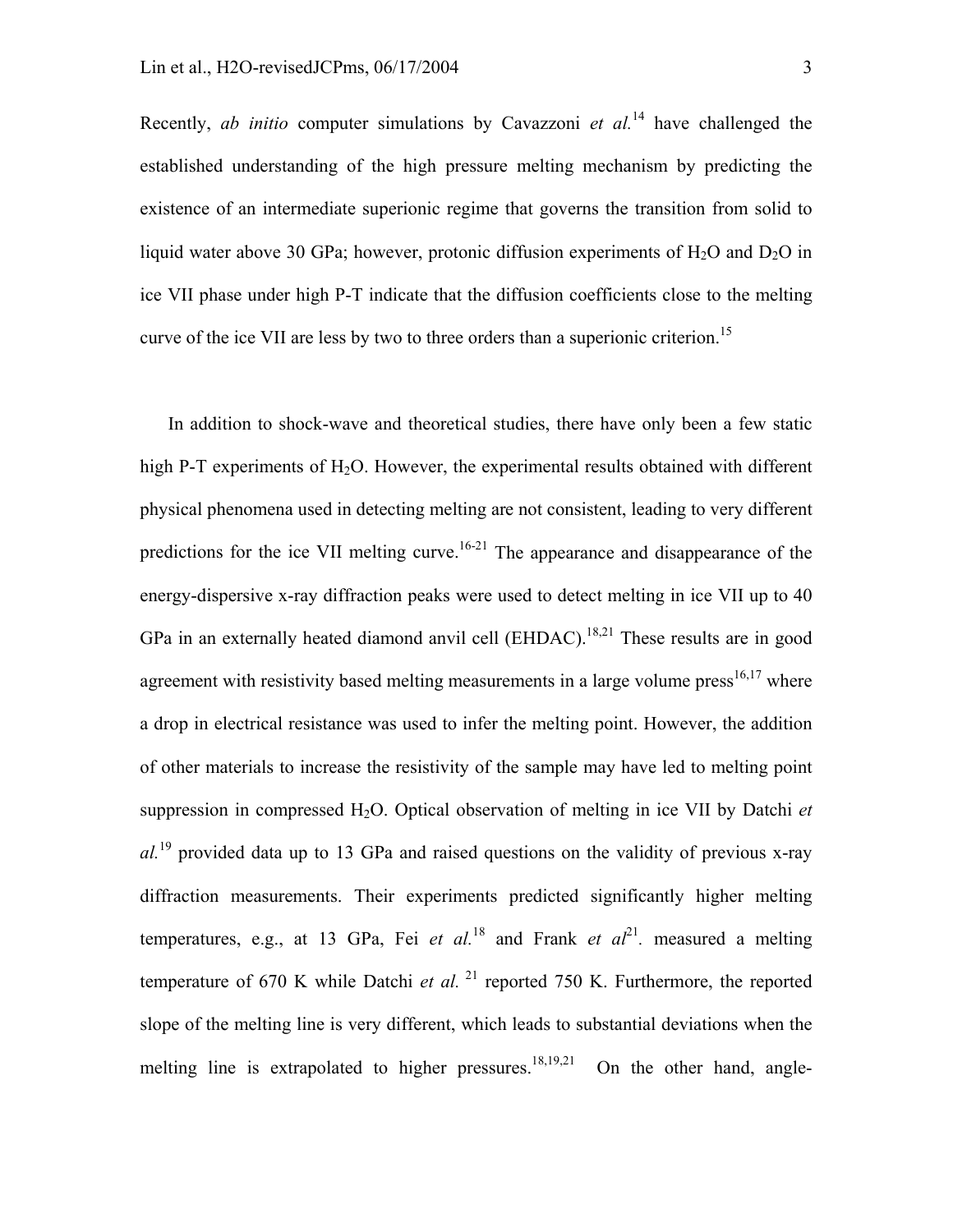dispersive x-ray diffraction technique has been used recently to detect the melting line of ice VII up to 40 GPa.<sup>15</sup> The derived the melting curve lies between previous energydispersive x-ray diffraction<sup>18,21</sup> and optical observation results.<sup>19</sup> Moreover, the melting curve of H2O has been measured in a laser-heated diamond cell using optical observation of the laser-speckle pattern of an  $Ar^+$  laser line in which  $H_2O$  was mixed with metal powder as a laser absorber in the range of 20-90 GPa and  $1000-2400 \text{ K.}^{22}$  The melting line was reported to be much higher than in all previous studies.

Given this controversy between previous results from different experimental techniques used in detecting melting in H2O, we present *in situ* Raman spectroscopy in an EHDAC as a direct and reliable technique to detect melting of ice VII at high pressure. The disappearance of the translational mode and dramatic changes in OH-stretching bands across melting coincided with the optical observation of melting are used to distinguish ice VII and liquid  $H_2O$ . Furthermore, in the region close to the melting line, we found ice VII to recrystallize in different orientations as the pressure and temperature were varied<sup>23</sup>, which makes it difficult to identify the ice phase in x-ray diffraction experiments. This indicates that x-ray diffraction technique only provides a lower bound on the melting curve.

#### **II. EXPERIMENTAL METHODS**

Distilled and deionized  $H_2O$  sample was loaded into the sample chamber of an EHDAC<sup>24</sup> with flat diamonds with the culet size of 400 to 700  $\mu$ m. A Re gasket was preindented to a thickness of 30  $\mu$ m and a hole of 100  $\mu$ m was drilled in the very center of the pre-indented area, ensuring the reliability of the pressure correction. A smaller hole of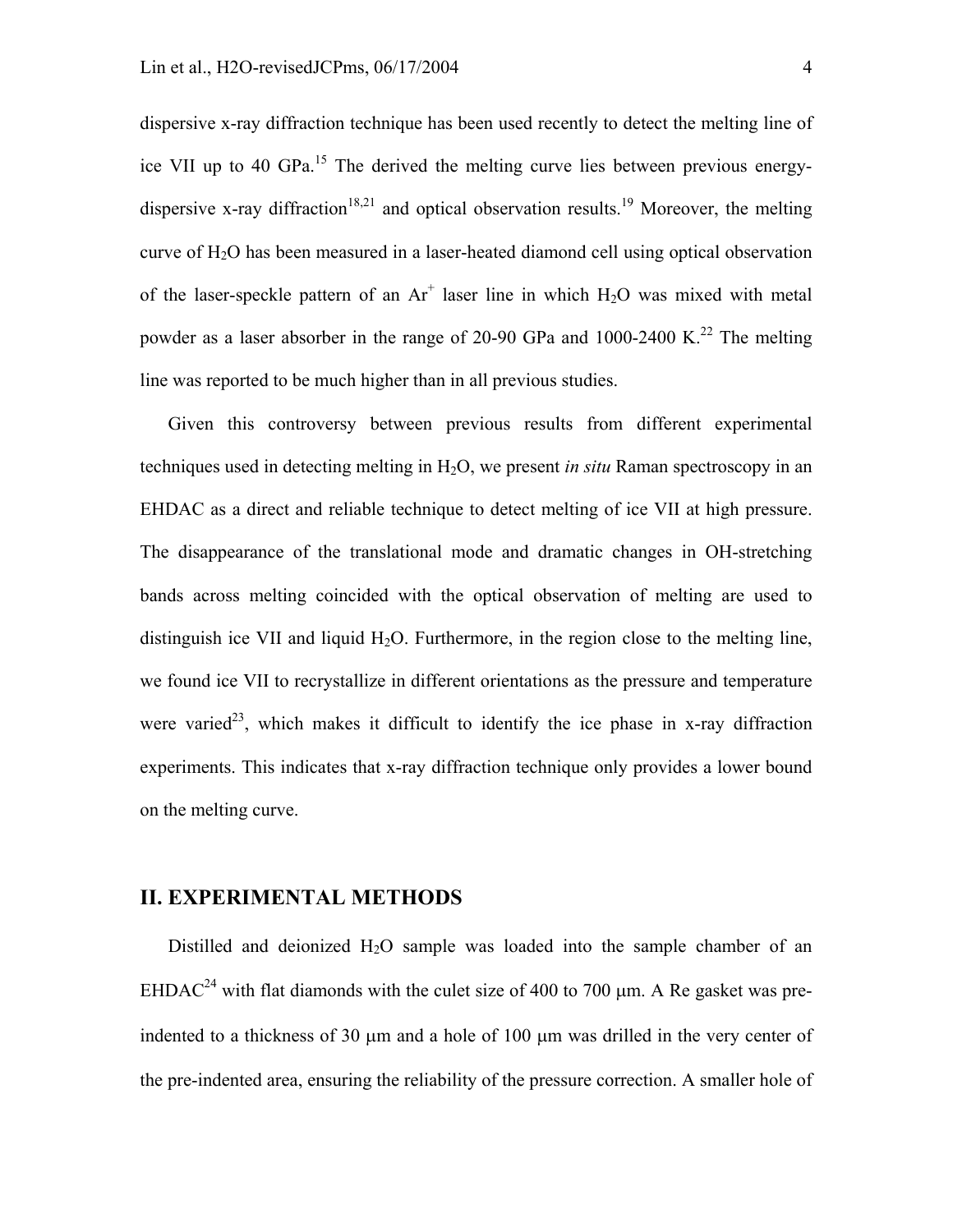20 µm in diameter was drilled near the sample chamber and filled with Sm:YAG as a pressure calibrant under high temperatures<sup>25</sup> because  $Sm:YAG$  is known to be dissolved in water at temperatures above  $600 \text{ K}$ .<sup>19</sup> Since the pressure calibrant was not placed in the sample chamber, test experiments were performed by placing Sm:YAG and ruby chips in both chambers up to  $\sim 650$  K to correct the pressure difference which was about 10% from 300 K to  $\sim$  650 K, suggesting that the 10% pressure correction should also be valid at higher temperatures. WC seats with chromel wires were used as external heaters whereas inert gas of Ar with  $2\%$  H<sub>2</sub> was flown into the EHDAC to provide reduced environment and to protect heaters and diamonds. Temperatures were controlled by a feedback power supply with uncertainties of less than 10 K and measured from two Ktype thermocouples attached to the diamond surfaces or from one R-type thermocouple placed in between diamonds.<sup>24</sup> In some of the experiments, we have also used a small Au liner inserted in the drilled hole of the Re gasket to confine  $H_2O$  sample and to test any potential chemical reaction, but we found no evidence of chemical reaction between Au or Re gasket and  $H_2O$  sample. The 488 nm or 514 nm lineof an  $Ar+$  laser was used as the Raman excitation source and Raman spectra were collected by a HR-460 spectrometer coupled with a charge-coupled device (CCD). Both high- and low-resolution gratings (300 g/mm and 1800 g/mm gratings) were used for recording the OH-stretching bands and the translational mode.

#### **III. RESULTS AND DISCUSSION**

The Raman spectra of  $H_2O$  were measured up to 32 GPa and 1100 K. Figure 1 shows a series of Raman spectra for the Raman-active translational modes at different P-T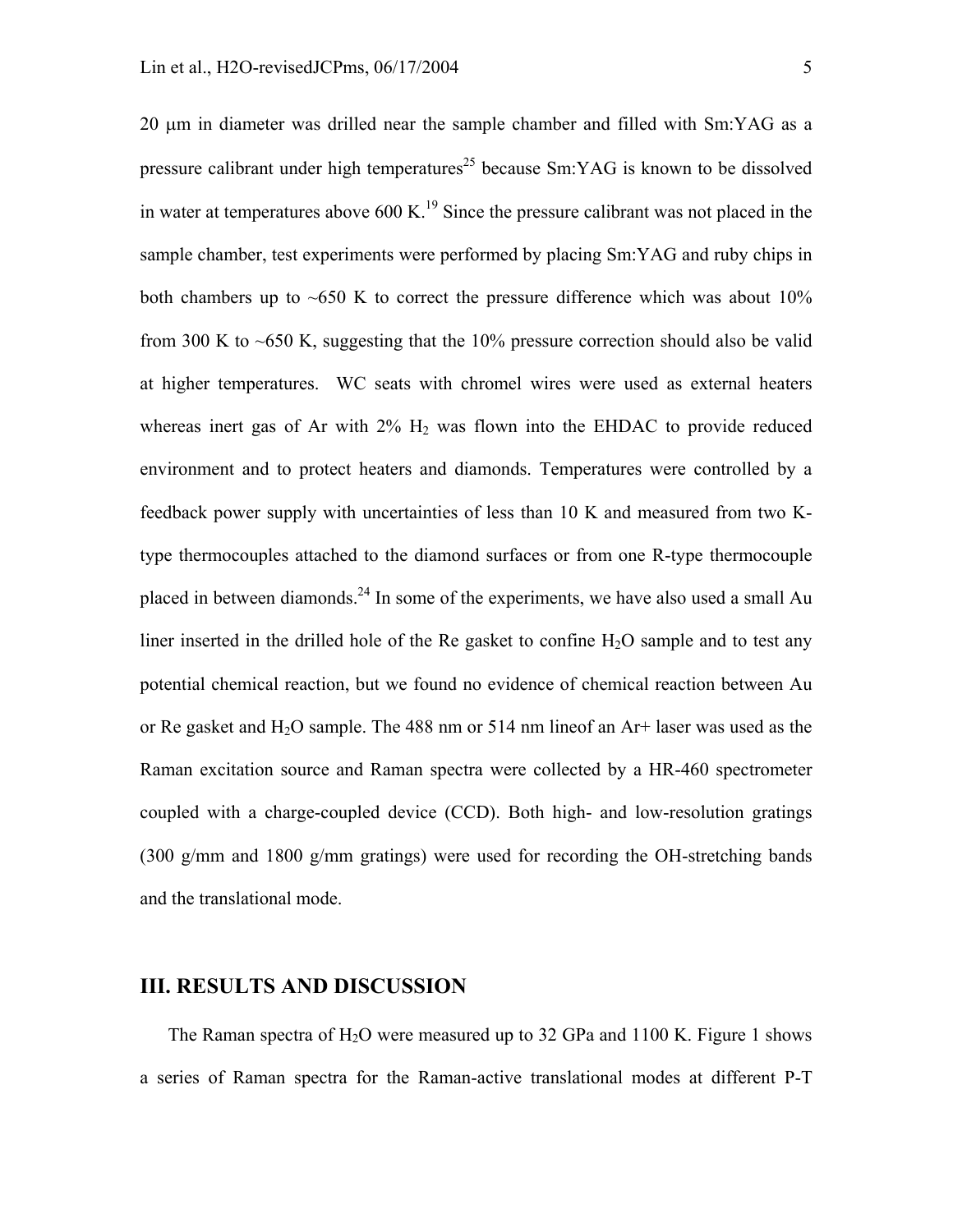conditions obtained during one heating cycle, in which the temperature was step-wise increased above the melting line and then lowered again. Coinciding with optical detection of melting, the bands of translational modes disappear. Consequently, the observation of the translational modes can be used as an indication for the presence of ice VII and its disappearance suggests the occurrence of liquid  $H_2O$ <sup>26-33</sup>

Figure 2 shows OH-stretching bands at the same P-T conditions. The intensities are about one order of magnitude higher than the translational modes. In the solid phase, one can identify the  $A_{1g}$  and  $B_1$  peaks of ice VII while  $E_g$  peak is too weak to be resolved at temperatures above  $\sim$  500 K.<sup>26-33</sup> The width of both peaks increases with temperature while the frequencies decrease with pressure and increase with temperature. We furthermore observed that the magnitude of the frequency shift with pressure decrease at higher temperatures. As the temperature is raised above the melting line, the spectra in the region of OH-stretching bands changes significantly, in particular the relative intensities of the two main features are reversed (see Figs. 2 and 3 for more details). The changes are consistent with the disappearance of the lattice mode excitations and can be used as a third criterion to infer melting. At pressure above  $\sim$ 20 GPa, the OH-stretching modes overlapped with the second-order Raman signal from the diamond anvils, making it difficult to use these modes to detect melting. Nevertheless, the spectra of the translational mode can still be used to detect the melting transition. At temperatures close to the melting curve, we optically observed the formation of ice crystals while the Raman spectra of the OH-stretching bands and translational mode clearly showed the presence of the ice VII. This suggests that a melting line measured previously by x-ray diffraction<sup>18,20,21</sup> have provided only a lower bound for the melting temperature.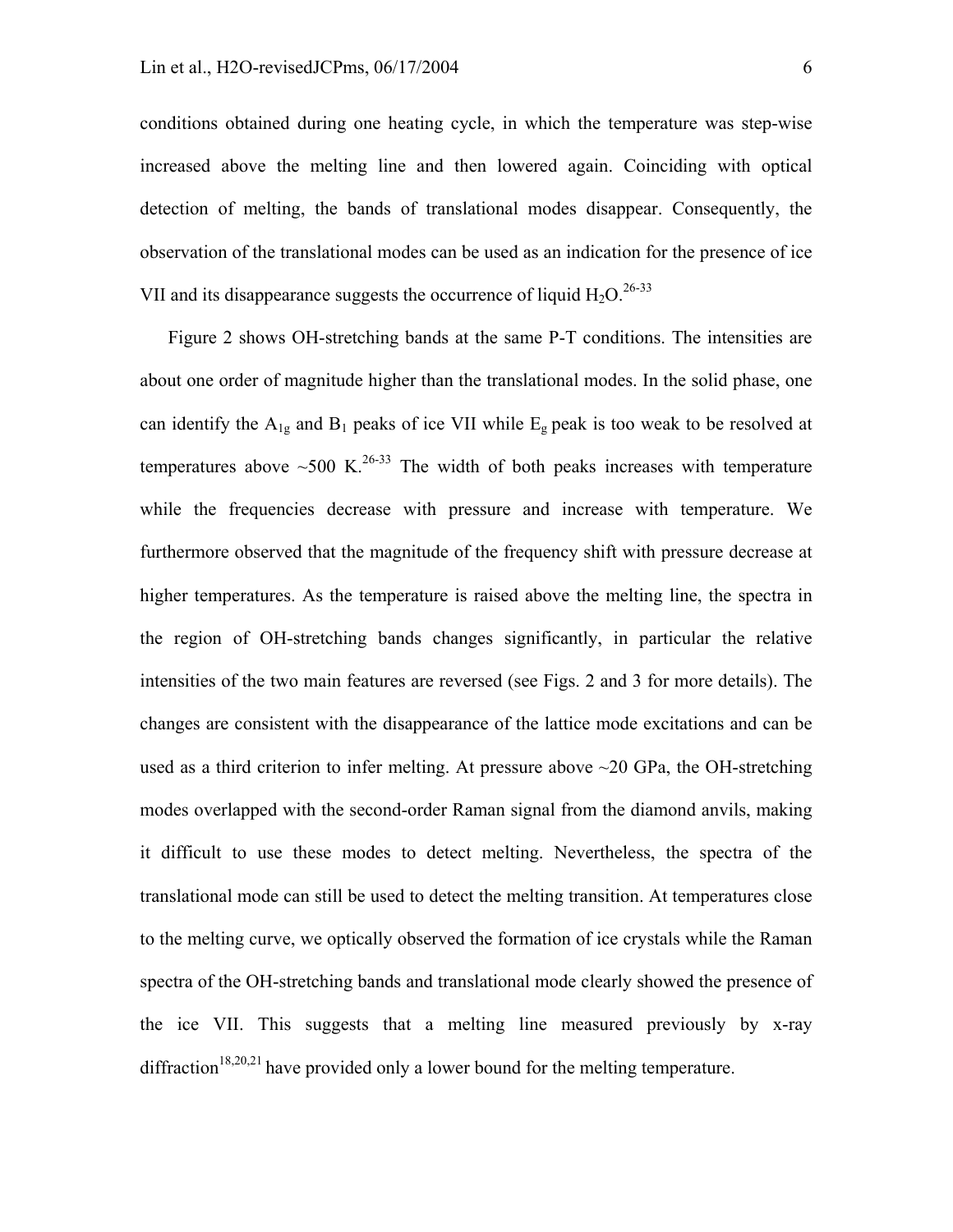Our Raman spectra of liquid  $H_2O$  are very similar to those obtained in shock-wave measurements reaching 26 GPa and 1700 K.<sup>10</sup> These Raman spectra have been explained in terms of a two-component mixture model predicting two bands: the essentially free, monomeric OH-stretching band at higher frequency and the strongly hydrogen-bonded band through the  $C_{2v}$  symmetry of the linear O-H...O bonds at lower frequency.<sup>10</sup> The increase in intensity in the high frequency band was interpreted as an indication for the dominant presence of  $H^+$  and OH<sup>-</sup> ions in hot dense water.<sup>10</sup> However, a series of *ab initio* molecular dynamics simulations at similar thermodynamic conditions found that the dissociation of water occurs through a bimolecular process similar to ambient conditions, leading to the formation of short-lived OH<sup>-</sup> and  $H_3O^+$  ions.<sup>13,14</sup> Since our Raman spectra did not show any clear signature of a band associated with high concentration of acid species<sup>34</sup>, OH<sup>-</sup> and  $H_3O^+$ , we cannot draw any conclusion about the dissociation mechanism in water at high P-T conditions.

We fitted the Raman spectra to a two-component mixture model with Voigt functions as we found that best described both the solid and liquid spectra (Fig. 3). As shown, the intensities of the bands are reversed across melting; the low-frequency  $A_{1g}$  mode is the dominant band in the solid ice VII phase while the high-frequency mode, presumably the free OH-stretching band, is the dominant feature, providing a strong indication of melting. The intensity of the low-frequency  $A_{1g}$  mode increases with increasing temperature and decreasing pressure. The relative intensity of the high-frequency band in water increases with rising temperature up to 1100 K, consistent with shock-wave experiments. $10$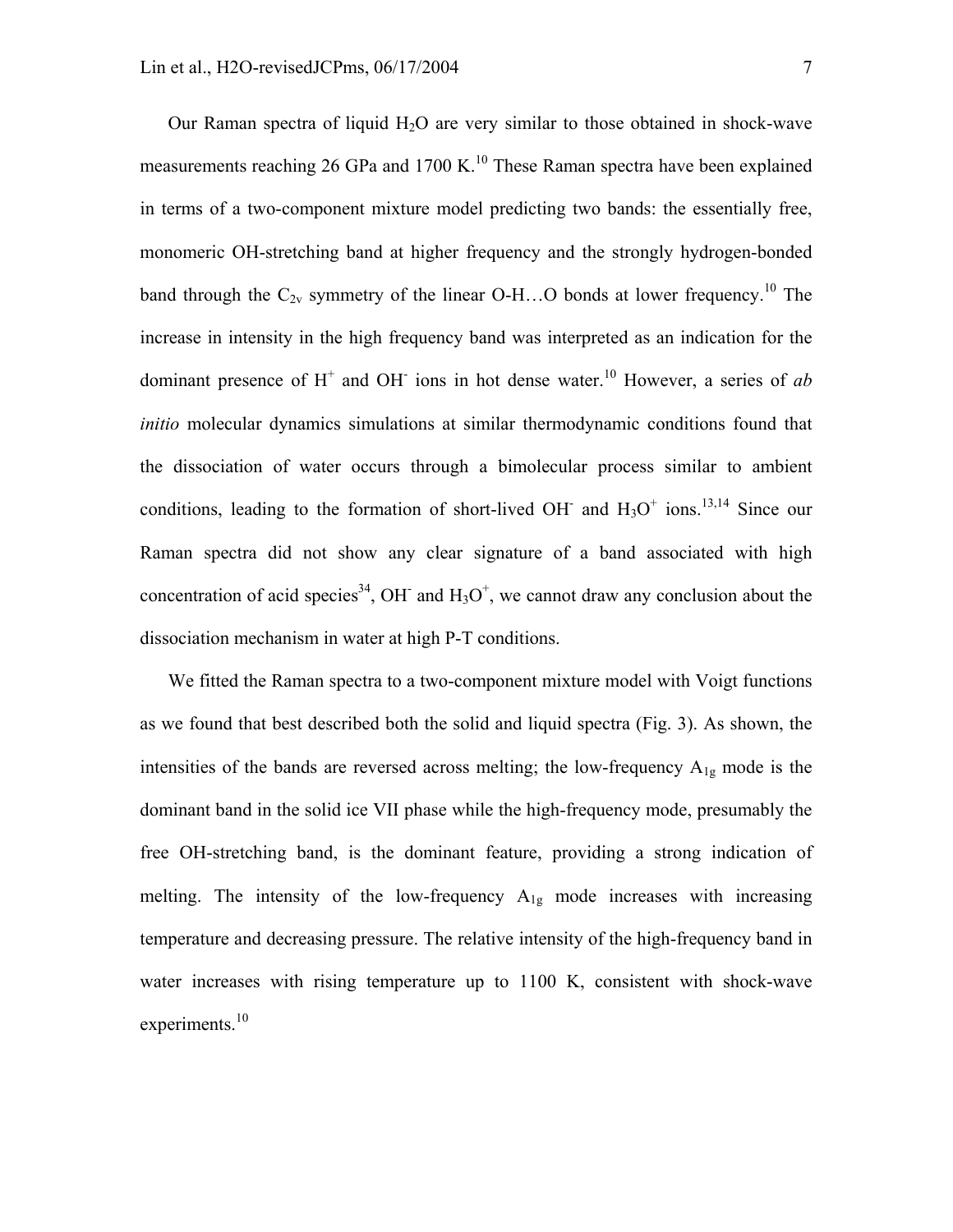The Raman measurements were performed up to 32 GPa in pressure and 1100 K in temperature (Fig. 4). Data in the vicinity of the melting line were collected up to 22 GPa and 900 K. Although other melting laws can be applied<sup>19,35</sup>, we find that the melting data are well described by the following Simon-Glatzel equation<sup>36</sup>,

$$
\frac{P - P_t}{P_C} = \left(\frac{T}{T_t}\right)^{\alpha} - 1,\tag{1}
$$

where  $P_t = 2.17$  GPa and  $T_t = 355$  K characterize the ice VI-VII-liquid triple point. The fit parameters  $P_C = 0.85$  GPa and  $\alpha = 3.47$  were obtained by the following novel algorithm that directly uses two sets of measured P-T points, one set for the liquid and one for the solid phase. Ideally, the fitted melting line should be above all *solid* points and below all points characterized as *liquid*. However, because of the uncertainty of the P and T measurements there will often be a small number of P-T points that lie on the opposite side of the best possible fit of the melting curve. The following fit algorithm derives the parameters  $P_C$  and  $\alpha$  by minimizing the number of points that lie on the wrong side of the melting curve. (The algorithm does not actually require any data points on the opposite side.) More specifically, it minimizes the *probability* that a data point labeled as *solid* is above the melting line and that a point characterized as *liquid* is below. To estimate the probability density in P-T space for the exact location of data point, we center a twodimensional Gaussian error function around each measured P-T data point. The widths are given by the experimental error bars in pressure  $(+5%)$  and temperature  $(+10K)$ . We then integrate over the P-T space strictly above a proposed melting line and add the contributions from all Gaussians in the *solid* data set. Similarly, we integrate the P-T space below the melting line and add contribution from the *liquid* data set. The smaller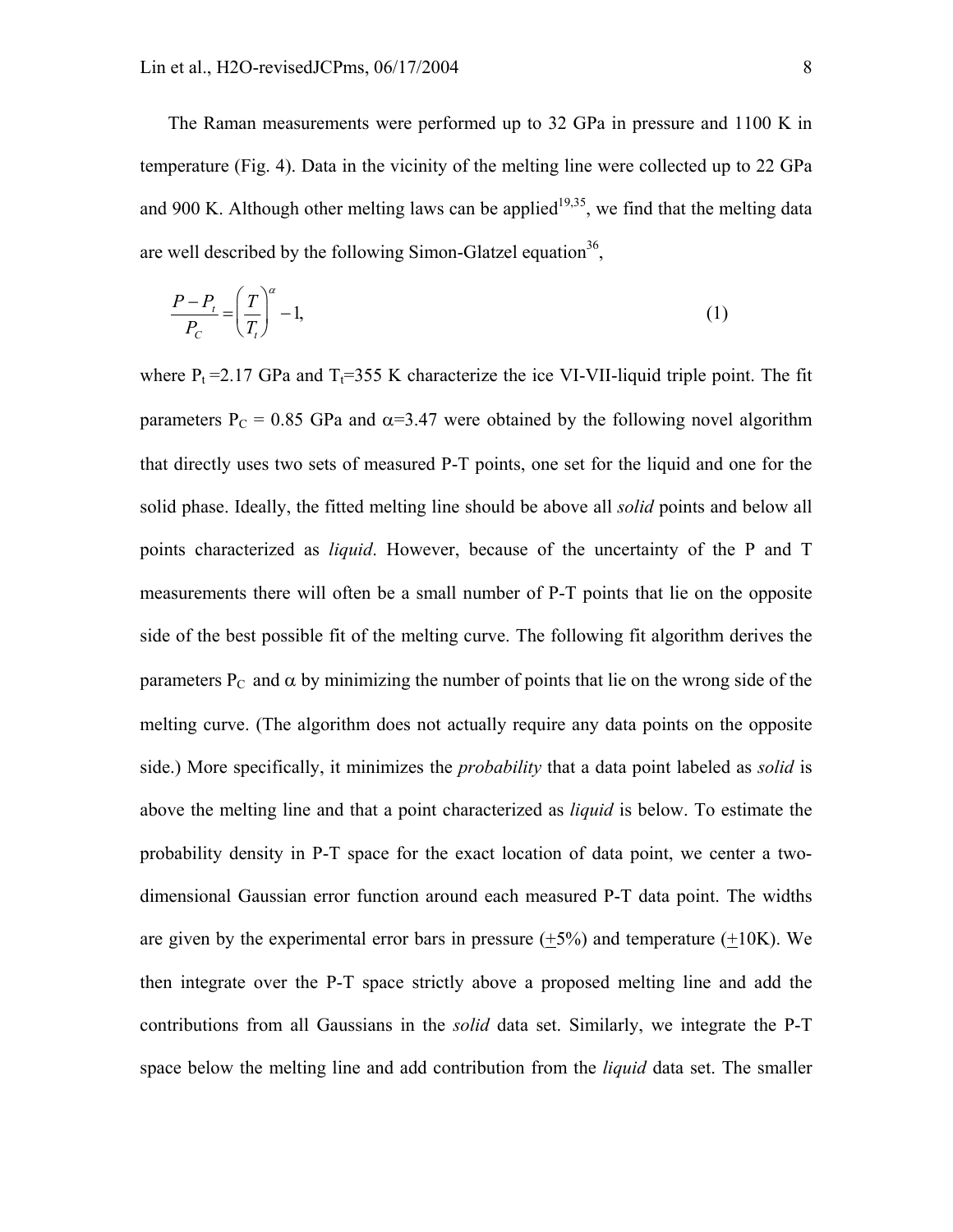the sum of both integrals, the more realistic is the fit. This sum is then minimized with respect to P<sub>C</sub> and  $\alpha$ , which provides us with a simple and robust method to fit a melting line in cases where a direct determination of the melting line is impractical and only P-T points in the vicinity are available. An extension to other melting laws is straightforward. The resulting melting law shown in Fig. 4 is in good agreement with measurements up to 13 GPa by Datchi *et al.*19 who combined optical observation of melting with quasiisochoric P-T scans. One finds that some points characterized as ice VII are slightly above the fitted melting curve but within experimental error bars. The observed melting temperatures are significantly higher than those obtained from the disappearance of the xray diffraction peaks in ice VII using the EOS of Au as an internal pressure calibrant.<sup>18,20,21</sup> In these experiments, it is possible that ice VII might have recrystallized in a different orientation as P-T were increased thereby causing a loss in the powder diffraction pattern. Indeed, we optically observed this recrystallization phenomenon in our experiments, and such recrystallization is also documented in previous experiments.<sup>23</sup> This recrystallation leads to a loss of diffraction peaks in an energy-dispersive detector. Since it is likely that the area detector in angle-dispersive diffraction experiments only allows one to identify some but not all recrystallization processes, previous x-ray melting lines can now be considered as a lower bound for the melting line.<sup>18,20,21</sup>; thus, the observation of diffuse scattering in an area detector from liquid water would be necessary to indicate melting. Moreover, one can also use Laue diffraction method with white Xray beam to detect diffraction signals from the single crystal ice. The use of MgO in  $H<sub>2</sub>O$ in the experiments by Frank *et al.*<sup>21</sup> also can cause the depression of the melting curve of H2O and hence gives a lower melting line. Nevertheless, volumetric measurements for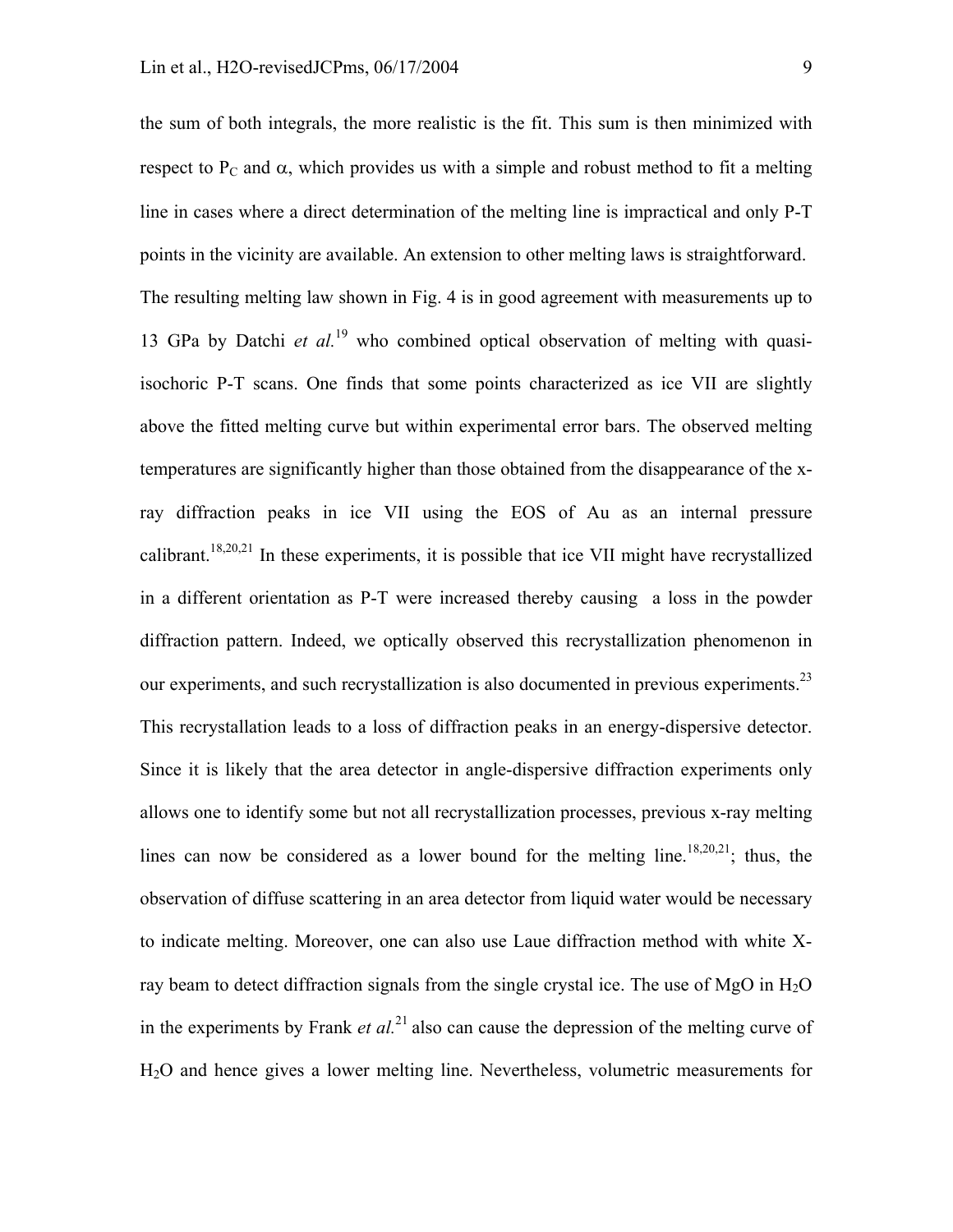the ice VII phase remain valid and can now be combined with the corrected melting line for further EOS calculations. More recent angle-dispersive x-ray diffraction measurements by Dubrovinskaia and Dubrovinsky<sup>20</sup> using an area detector gave a melting in between of our current results and that from energy-dispersive x-ray measurements. The difference between our measurements and that of Dubrovinskaia and Dubrovinsky<sup>20</sup> could partly be attributed to different pressure calibrants (Sm:YAG vs. Au). The phase transformation from ice VII to ice X would change the slope of the extrapolated melting curve from this study and should further increase the melting point at higher pressures.<sup>22,32,33</sup> A distinct change in melting slope at about 43 GPa and 1600 K has been reported as a first-order transformation from ice VII to ice X; though, the melting curve was much higher than all other studies.<sup>22</sup> Recent *in situ* high *P-T* Raman study of solid  $CO<sub>2</sub>$  in a laser-heated DAC showed that the sample temperature was lower than the surface temperature while a metallic laser coupler was used  $37,38$ , explaining that the melting curve reported by Schwager *et al.* should be corrected downward. The phase diagram of H2O at these high P-T remains to be explored. *In situ* Raman spectroscopy in an EHDAC and laser-heated  $DAC^{37-39}$  provides a useful combination of techniques to characterize the properties and phase diagram of  $H_2O$  at extreme pressures and temperatures.

### **IV. CONCLUSIONS**

We have reported *in situ* Raman measurements that provides a direct and reliable determination of melting of  $H_2O$  at high pressure. The disappearance of the translational mode and changes in the OH-stretching bands were combined with optical observations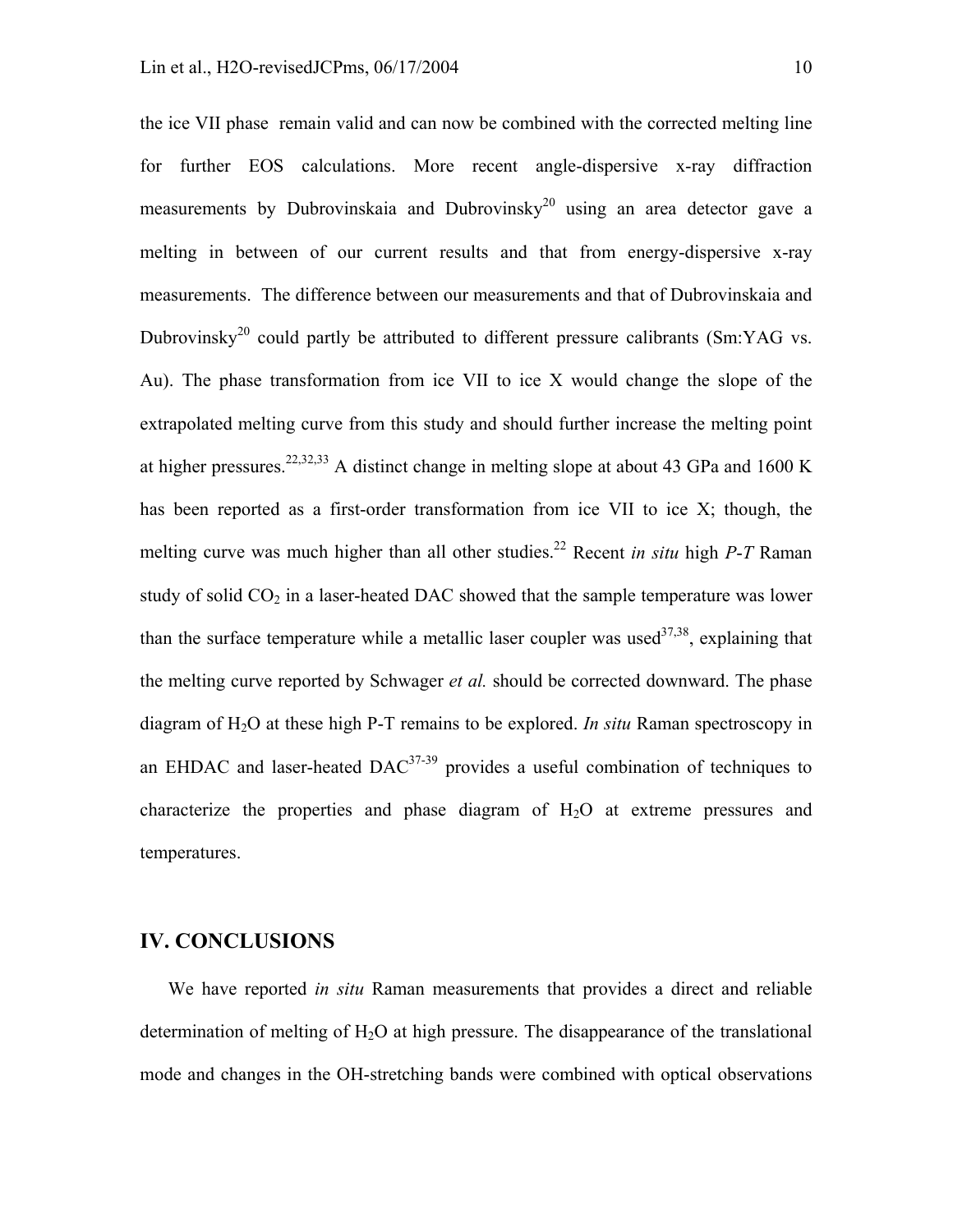to determine the melting line of ice VII up to 22 GPa. The results obtained are in good agreement with previous optical measurements<sup>19</sup> but differ from previous x-ray diffraction and laser heating results.<sup>18,20,21</sup> Although the OH-stretching bands overlap with the second-order Raman bands of the diamond anvils above  $\sim$ 20 GPa, the observation of the translational mode provides a reliable way of detecting melting at higher pressures where other phases are predicted. *In situ* Raman measurements represent a powerful technique to characterize the high pressure properties of other important molecular compounds present in the planetary interiors such as  $H_2$ ,  $NH_3$  and  $NH_4$ .

## **Acknowledgments**

We thank M. Santoro, Y. Fei, H. Scott, and S. Gramsch for their help and comments. We also thank W. A. Bassett and I. M. Chou for helpful discussions and technical assistance. V.V.S. acknowledges financial support from the Department of Energy under grant # DE-FG02-02ER45955. Work at Carnegie was supported by DOE/BES, DOE/NNSA (CDAC##DE-FC03-03NA00144), NASA, NSF, and the W.M. Keck Foundation.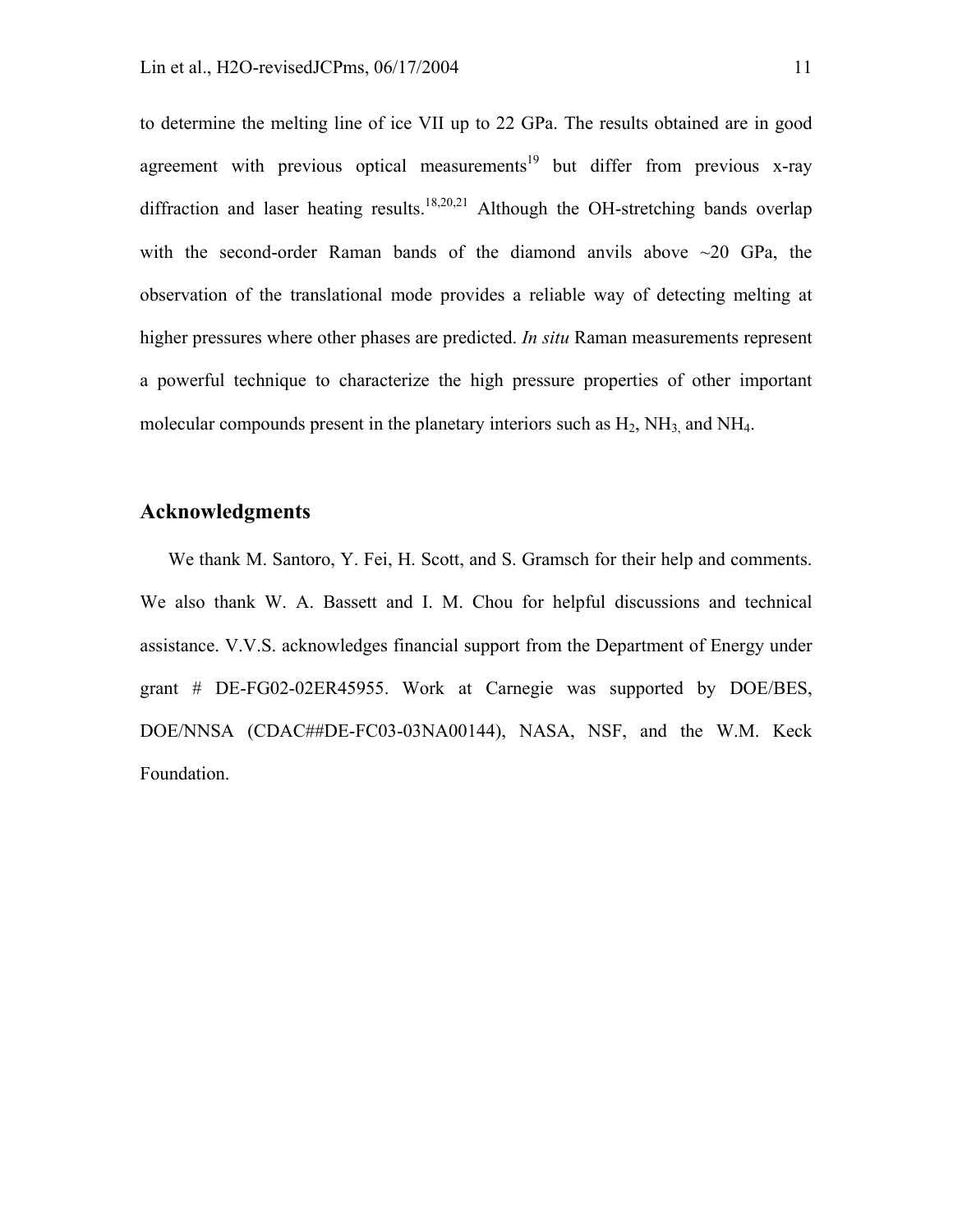# **References**

- 1 G. J. Consolmagno and J. S. Lewis, Icarus **34**, 280 (1976).
- 2 J. D. Anderson et al., Science **280**, 1573 (1998).
- 3 H. P. Scott et, Q. Williams, and F. J. Ryerson, Earth Planet. Sci. Lett. **203**, 399 (2002).
- 4 M. H. Rice and J. M. Walsh, J. Chem. Phys. **26**, 824 (1957).
- 5 A. C. Mitchell and W. J. Nellis, J. Chem. Phys. **76**, 6273 (1982).
- 6 S. K. Saxena and Y. Fei, Geochim. Cosmochim. Acta **51**, 783 (1987).
- 7 A. Belonoshko and S. K. Saxena, Geochim. Cosmochim. Acta **55**, 381 (1991).
- ${}^{8}$ K. S. Pitzer and S. M. Sterner, J. Chem. Phys. 101, 311 (1994).
- 9 S. Sakane, W. Liu, D. J. Doren, E. L. Shock, and R. H. Wood, Geochim. Cosmochim. Acta **65**, 4067 (2001).
- <sup>10</sup>N. C. Holmes, W. J. Nellis, W. B. Graham, and G. E. Walrafen, Phys. Rev. Lett. **55**, 2433 (1985).
- 11R. Chau et al., J. Chem. Phys. **114**, 1361 (2001).
- 12E. Schwegler, G. Galli, and F. Gygi, Phys. Rev. Lett. **84**, 2429 (2000).
- 13E. Schwegler, G. Galli, F. Gygi, and R. Q. Hood, Phys. Rev. Lett. **87**, 265501 (2001).
- <sup>14</sup>C. Cavazzoni, G. L. Chiarotti, S. Scandolo, E. Tosatti, M. Bernasconi, and M. Parrinello, Science **283**, 44 (1999).
- 15E. Katoh, H. Yamawaki, H. Fujihisa, M. Sakashita, and K. Aoki, Science **295**, 1264 (2002).
- $^{16}$ C. W. F. T. Pistorius, M. C. Pistorius, J. P. Blakey, and L. J. Admiraal, J. Chem. Phys. **38**, 600 (1963).
- 17O. Mishima and S. Endo, J. Chem. Phys. **68**, 4417 (1978).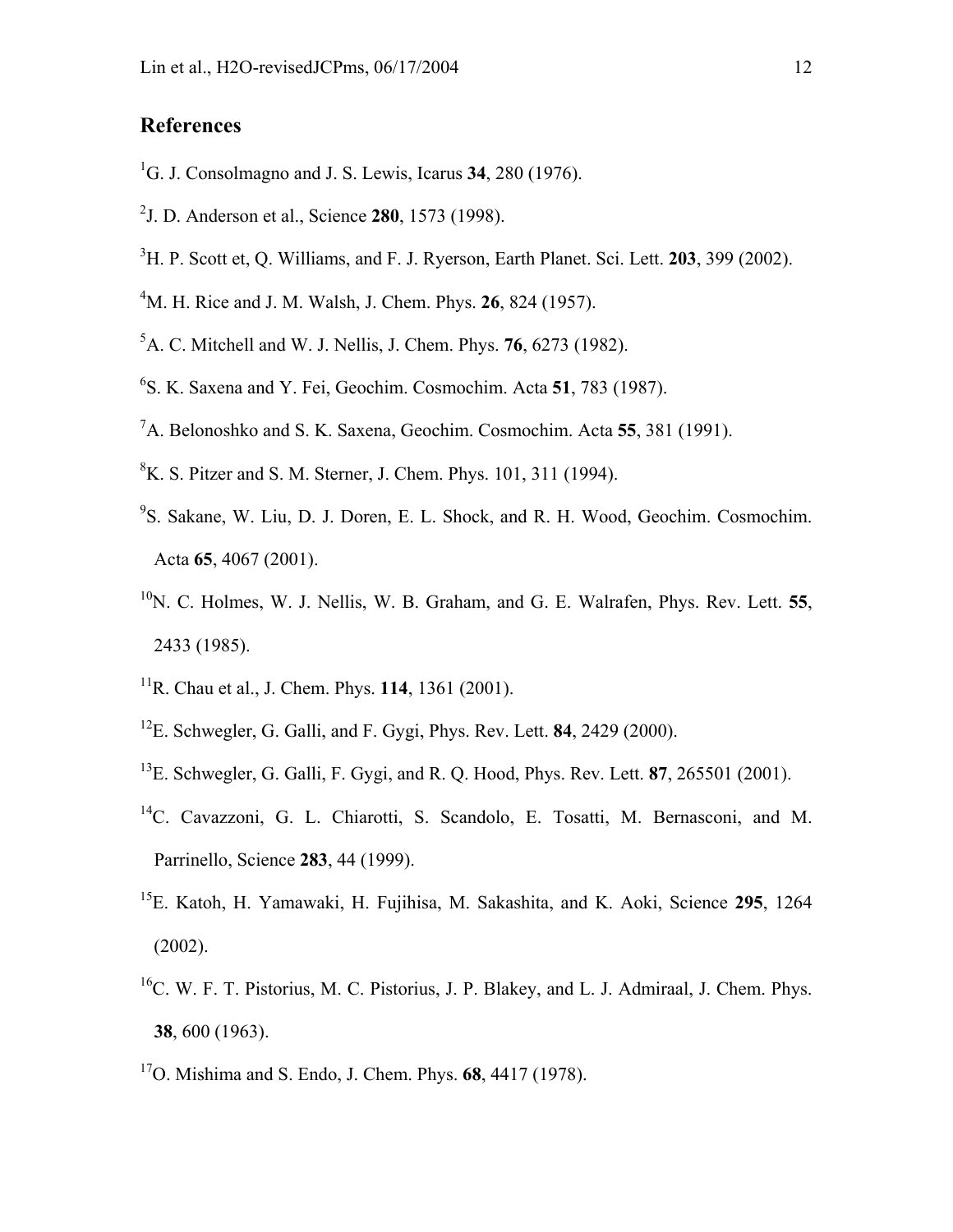- 18Y. Fei, H. K. Mao, and R. J. Hemley, J. Chem. Phys. **99**, 5369 (1993).
- 19F. Datchi, P. Loubeyre, and R. LeToullec, Phys. Rev. B **61**, 6535 (2000).
- 20N. Dubrovinskaia and L. Dubrovinsky, High Pressure Res. **23**, 307 (2003).
- $^{21}$ M. R. Frank, Y. Fei, and J. Hu, Geochim. Cosmochim. Acta. in press (2004).
- $^{22}B$ . Schwager, L. Chudinovskikh, A. Gavriliuk, and R. Boehler, J. Phys.: Condens. Matter **16**, S1177 (2004).
- 23I. M. Chou, J. G. Blank, A. F. Goncharov, H. K. Mao, R. J. Hemley, Science **281**, 809 (1998).
- $24$ W. A. Bassett, A. H. Shen, M. Bucknum, and I. M. Chou, Rev. Sci. Instrum. 64, 2340 (1993).
- 25N. J. Hess and D. Schiferl, J. Appl. Phys. **71**, 2082 (1992).
- 26W. B. Holzapfel, J. Chem. Phys. **56**, 712 (1972).
- $27$ G. E. Walrafen, M. Abebe, F. A. Mauer, S. Block, G. J. Piermarini, and R. Munro, J. Chem. Phys. **77**, 2166 (1982).
- 28A. Polian and M. Grimsditch, Phys. Rev. Lett. **53**, 1312 (1984).
- 29K. R. Hirsch and W. B. Holzapfel, J. Chem. Phys. **84**, 2771 (1986).
- 30Ph. Pruzan, J. C. Chervin, and M. Gauthier, Europhys. Lett. **13**, 81 (1990).
- 31Ph. Pruzan, J. C. Chervin, and B. Canny, J. Chem. Phys. **97**, 718 (1992).
- 32A. F. Goncharov, V. V. Struzhkin, M. S. Somayazulu, R. J. Hemley, H. K. Mao, Science **273**, 218 (1996).
- 33A. F. Goncharov, V. V. Struzhkin, H. K. Mao, R. J. Hemley, Phys. Rev. Lett. **83**, 1998 (1999).
- 34W. R. Busing and D. F. Hornig, J. Phys. Chem. **65**, 284 (1961).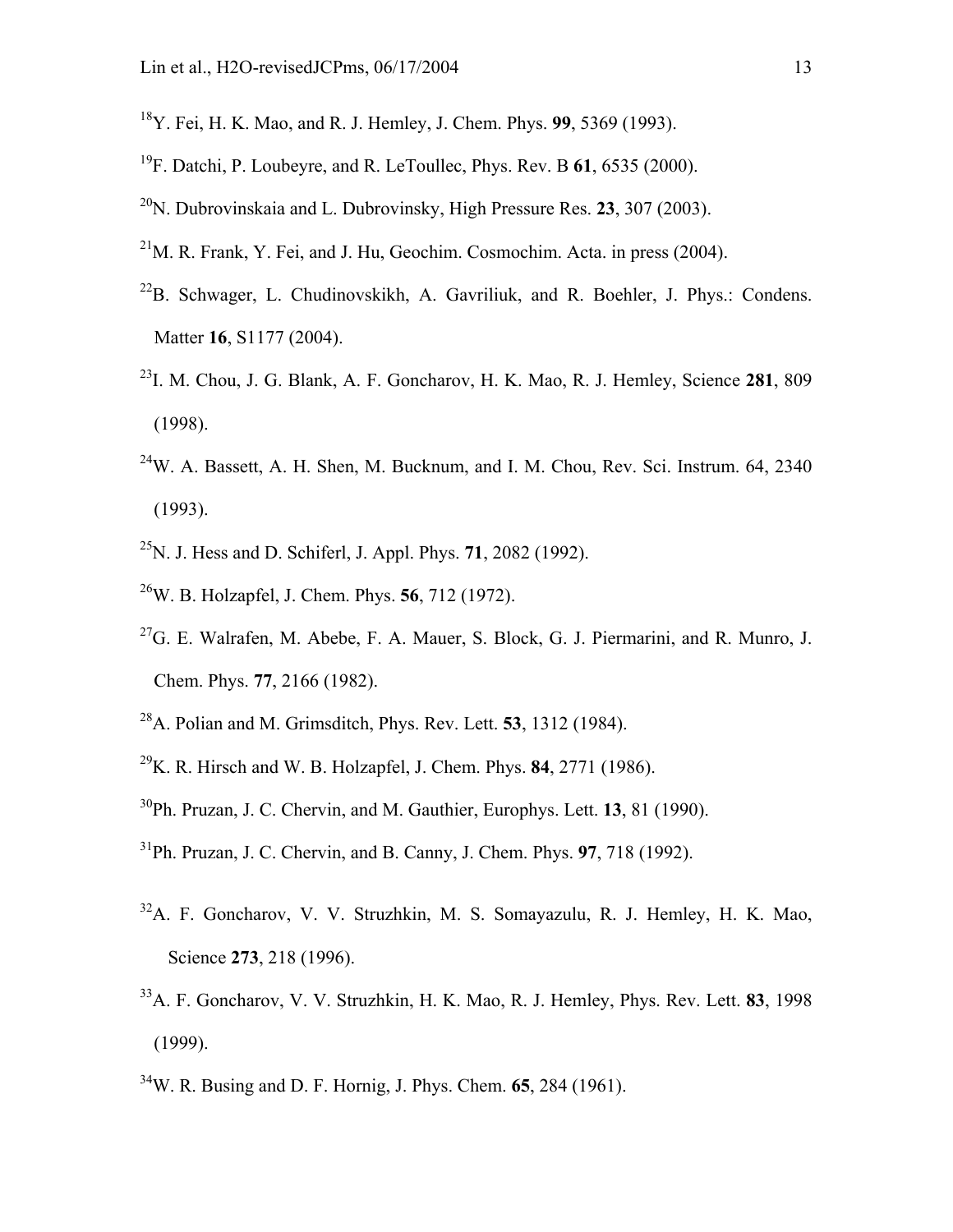- 35E. Gregoryanz, A. F. Goncharov, K. Matsuishi, H. K. Mao, R. J. Hemley, Phys. Rev. Lett. **90**, 175701 (2003).
- 36F. E. Simon andG. Glatzel, Z. Anorg. Allg. Chem. **178**, 309 (1929).
- 37J. F. Lin, M. Santoro, V. V. Struzhkin, H. K. Mao, R. J. Hemley, Rev. Sci. Instrum. (in press).
- 38M. Santoro, J. F. Lin, R. J. Hemley, and H. K. Mao, J. Chem. Phys. (in press).
- 39C. S. Zha and W. A. Bassett, Rev. Sci. Instrum. **74**, 1255 (2003).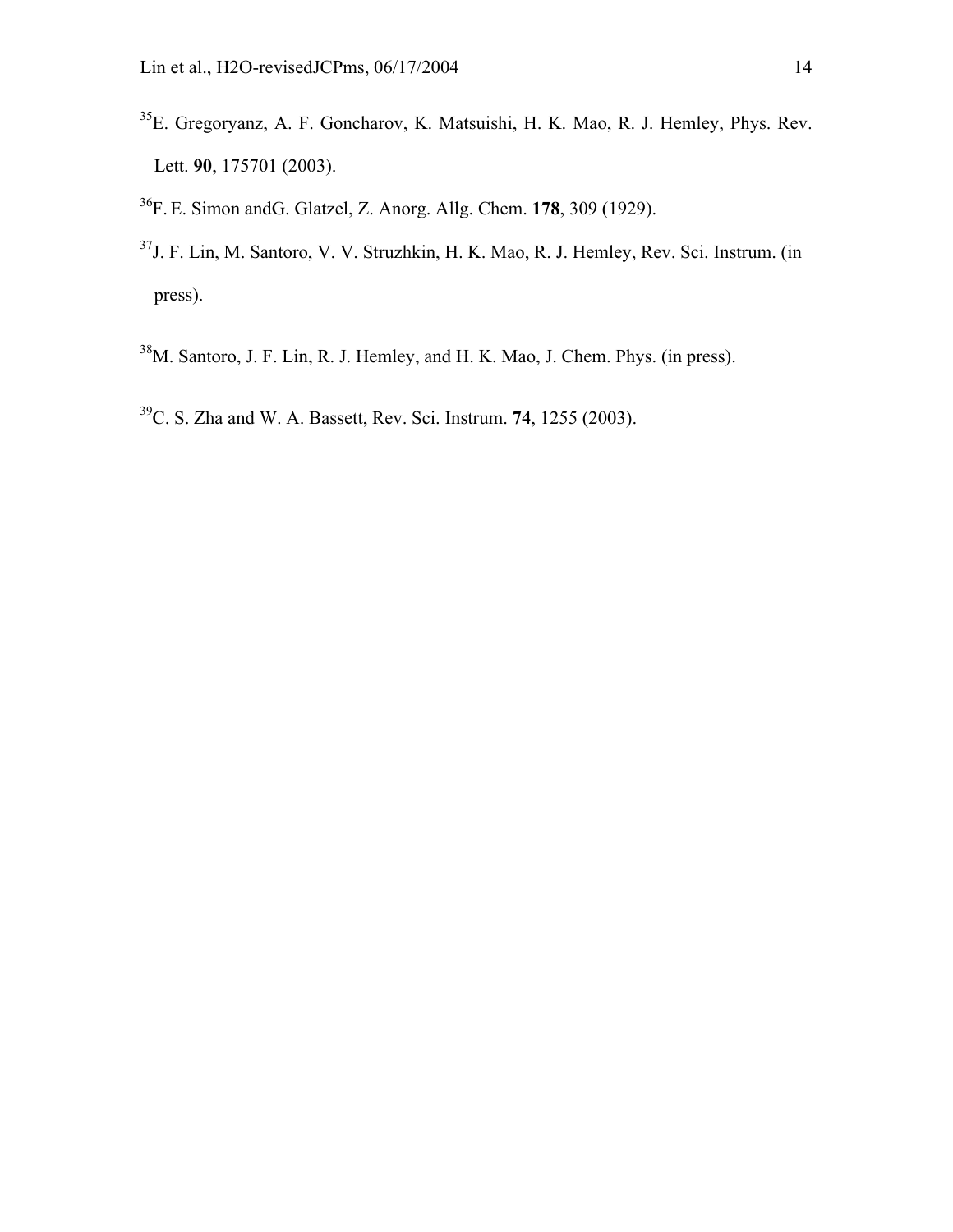

FIG. 1. Representative Raman spectra of the translational mode of  $H_2O$  at various P-T conditions. The translational mode was clearly observed in the solid ice VII whereas it disappeared in the liquid  $H_2O$ .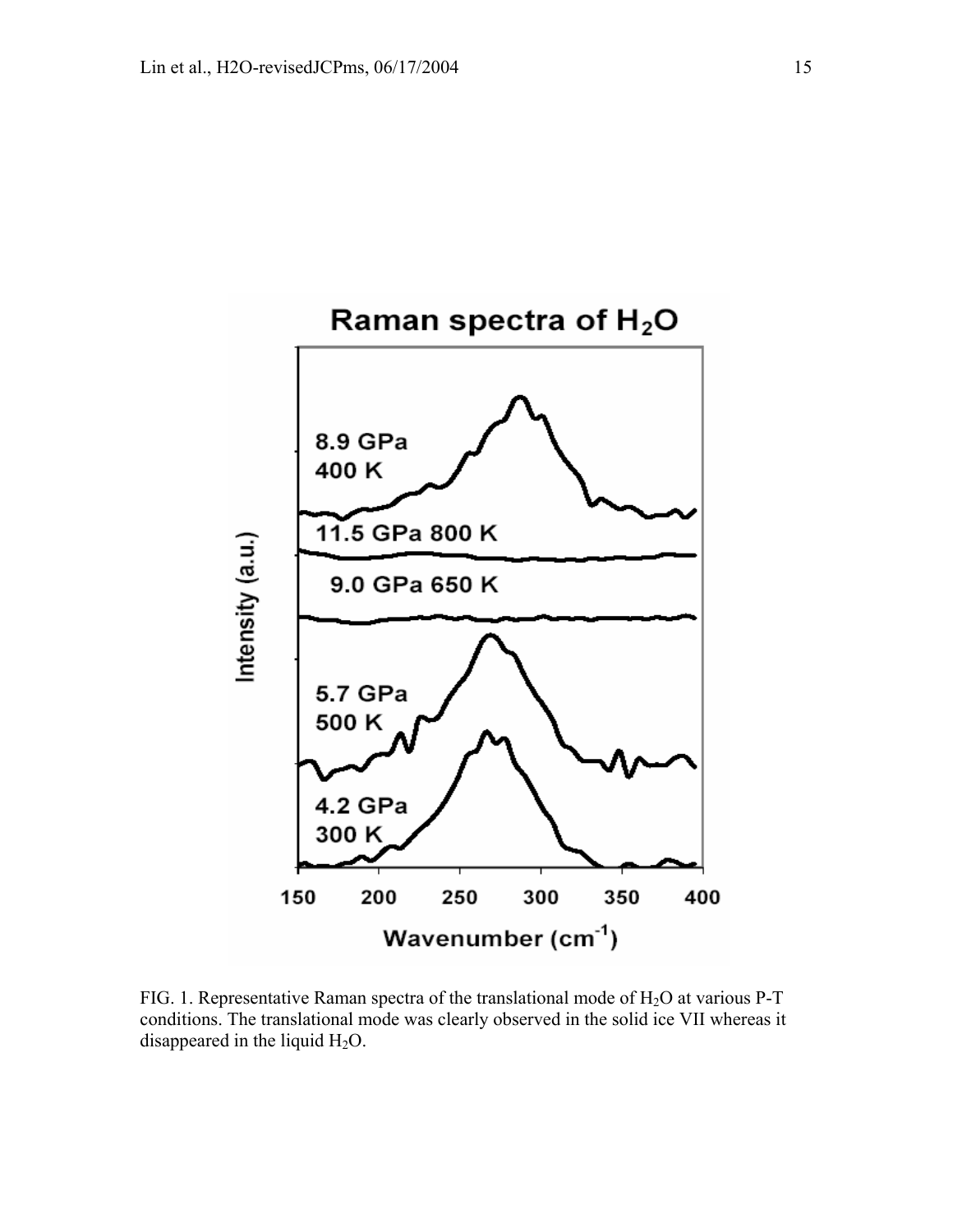

FIG. 2. Representative Raman spectra of the OH stretching modes for P-T conditions corresponding to Fig.1. The stretching modes change significantly across melting (see Fig. 3); the low-frequency  $A_{1g}$  mode is the dominant peak in ice VII while the highfrequency mode dominates in liquid water.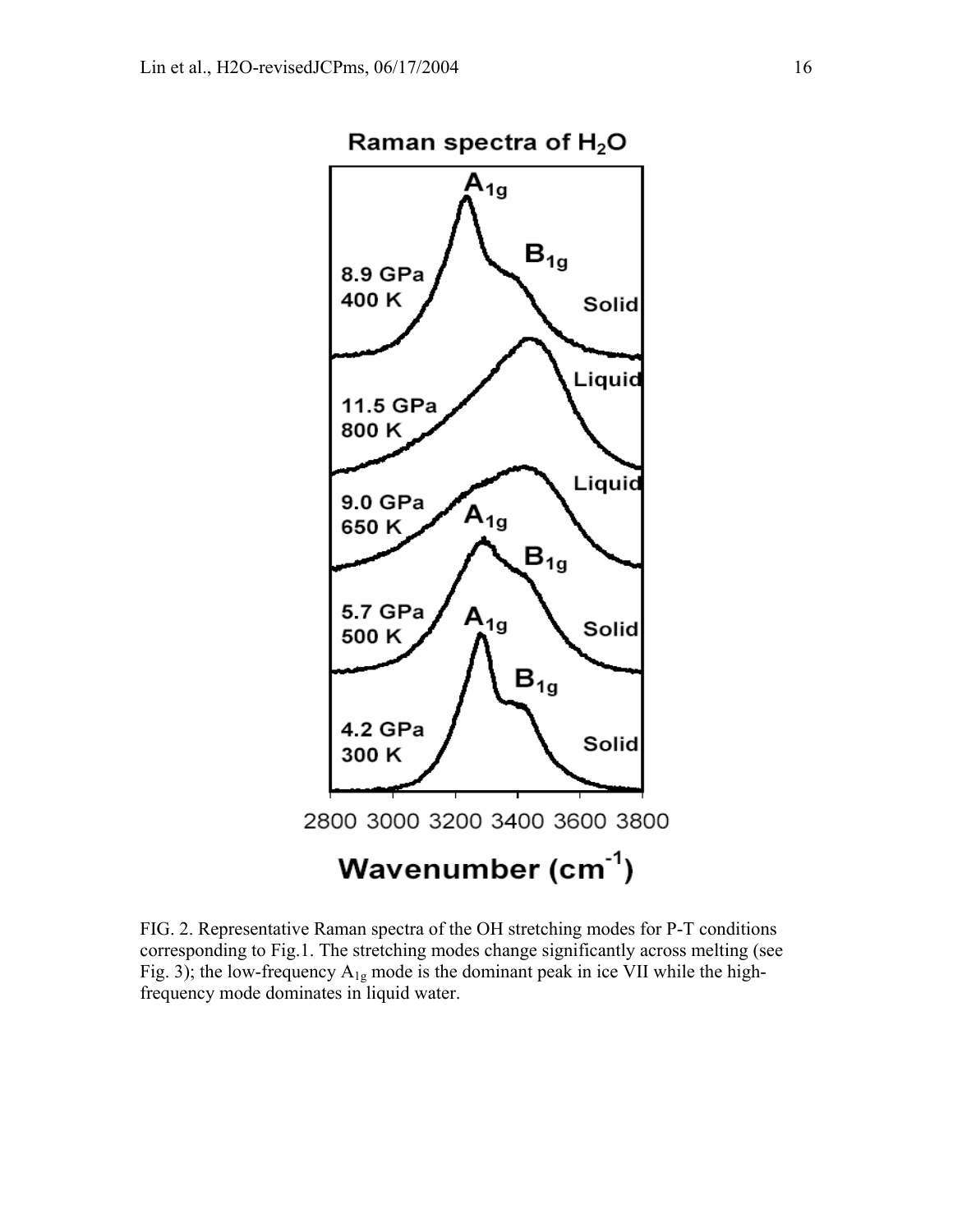

FIG. 3. Pressure dependence of the frequencies and the integrated areas of the OH stretching modes (in percentage) at 700 K. Two OH-stretching bands,  $A_{1g}$  and  $B_{1g}$ , are observed in ice VII as the  $E<sub>g</sub>$  band is too weak to be distinguishable from other bands. The Raman spectra have been fitted to a two-component model in Voigt functions (open triangles: low-frequency band and solid triangles: high-frequency band) as that best described both solid and liquid Raman patterns and allowed us to quantitatively describe the changes in the peak intensity. OH modes in liquid H2O are depicted as triangles, whereas circles are used for the solid phase: H2O-ice VII. Open symbols refer to the low frequency OH band, and solid symbols indicate the higher frequency band. At melting [indicated by dashed line corresponding to Eq.  $(1)$ ], the ordering of the peak intensities is reversed (lower plot) (also see Fig. 2).